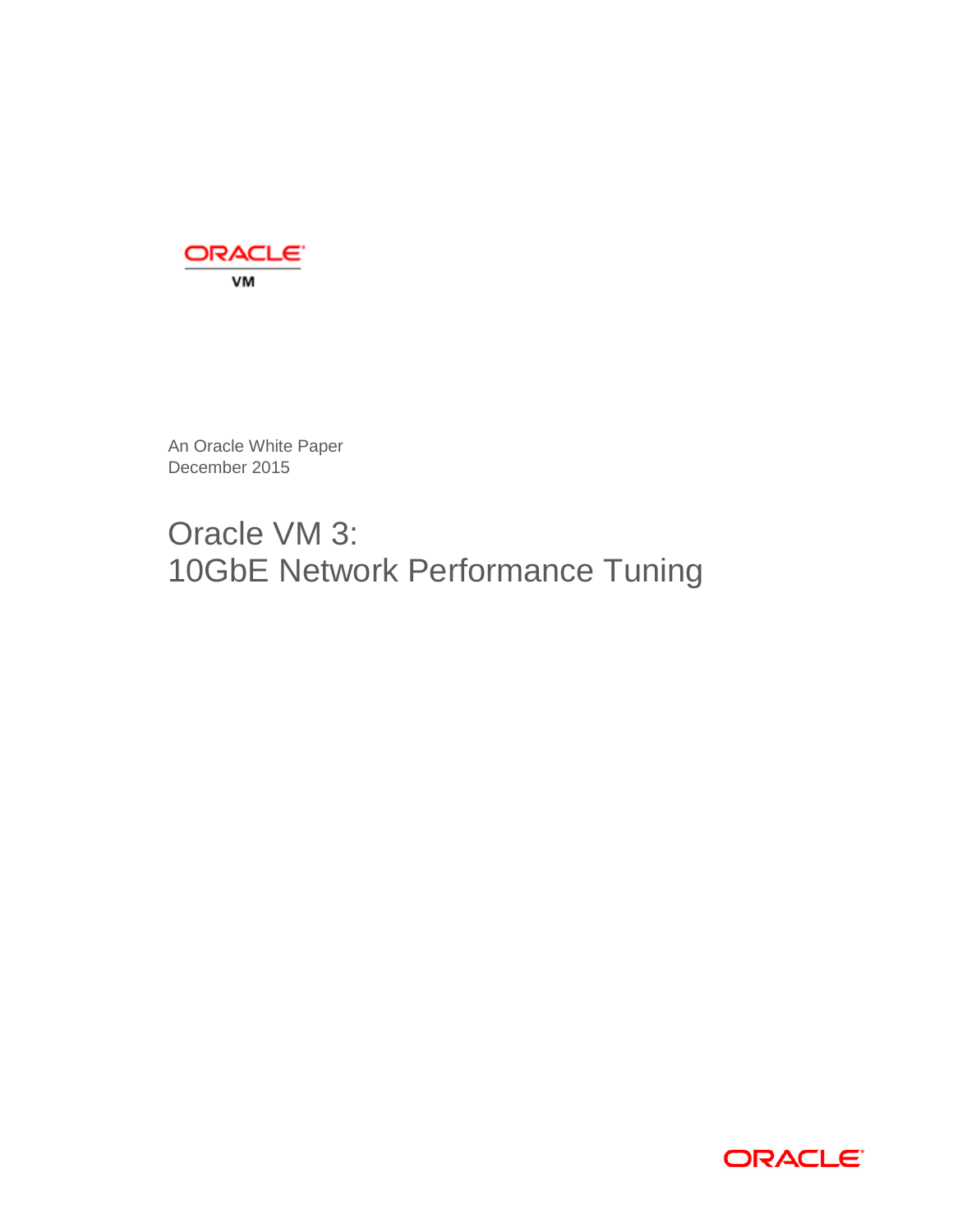# **Introduction**

This technical white paper explains how to tune Oracle VM Server for x86 to effectively use 10GbE (10 Gigabit Ethernet) networks. This document applies to Oracle VM 3 and is mostly but not exclusively focused on multi-socket servers. These servers are popular in today's deployments and have NUMA (Non-Uniform Memory Access) latency effects that affect network performance.

# **Network performance considerations**

Network performance is an essential component of overall system performance, especially in a virtual machine environment. Networks are used in separate roles: for live migration, cluster heartbeats, access to virtual disks on NFS or iSCSI, system management, and for the guest virtual machines own network traffic. These roles, and other aspects of Oracle VM networking, are explained in **Looking "Under the** [Hood" at Networking in Oracle VM Server for x86.](http://www.oracle.com/technetwork/articles/servers-storage-admin/networking-ovm-x86-1873548.html)

10GbE network interconnects are increasingly deployed in modern datacenters to enhance performance for network-intensive applications. It can be challenging to achieve 10G line rate or otherwise achieve expected throughput. This is especially the case when using a single stream of transmit/receive. The difficulty is increased with virtualized systems, which typically add overhead and latency for virtual I/O.

This is particularly challenging on systems with many CPUs and large RAM capacity. These systems are very attractive for consolidating multiple smaller physical servers into virtual machines, but they have NUMA (Non-Uniform Memory Access) properties in which the memory latency (time to access memory locations in RAM) can vary widely depending on the CPUs and memory locations being used. This can reduce performance and scalability for high-speed networks whose inter-packet times make them sensitive to variation in memory latency. Performance can vary depending on whether interacting processes and kernel components, and the RAM locations they access, are closely aligned on the same CPU node (socket) or core. Affinity to the same CPU nodes reduces memory latency. It is important to know the CPU topology and capabilities of the system to optimally tune for particular application performance needs.

# **An Example Illustrating NUMA effects**

The following example illustrates 10G network performance on two different hardware architectures.

Netperf TCP\_STREAM was used for measurement. The initial result was before applying any tuning to improve network performance. A Linux virtual machine with 2 VCPUs and 2GB of memory was used for all tests. Network performance was measured between dom0 instances on two machines (with direct access to the physical network adapters), and between a dom0 on one server and a guest virtual machine on the other server.

Non-NUMA systems with adequate system resources.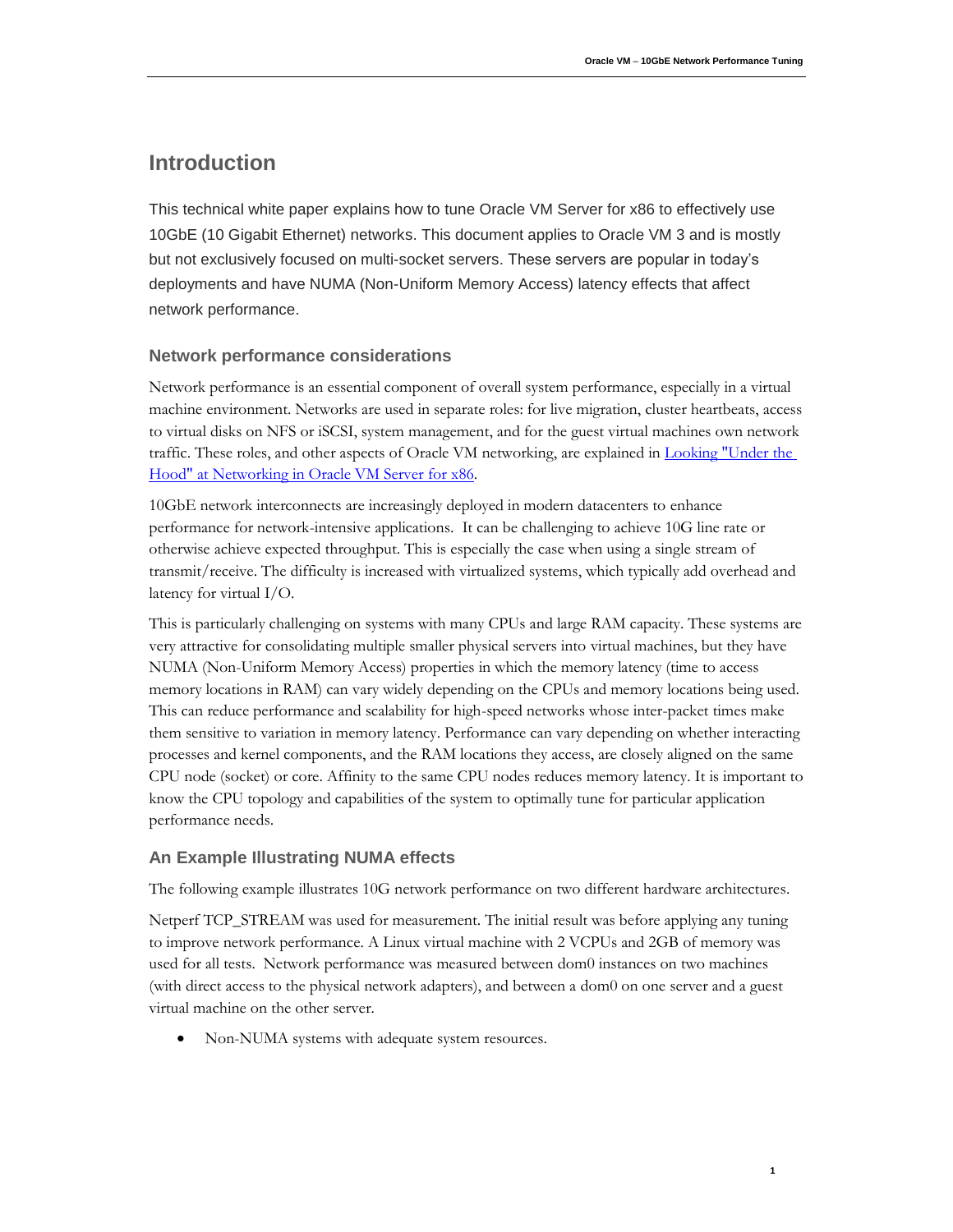- o Two systems, each with 2 sockets, 4 CPU cores per socket, and 2 threads per core (a total of 16 CPU threads), and 24GB of memory
- o dom0 with 8 VCPUs, and 2G of memory
- $\circ$  dom $0$  -> dom $0$  : ~9.4Gb/second
- $\circ$  dom $0(a)$  -> a VM running on dom $0(b)$  : ~7.8Gb/second
- NUMA systems with plenty of resources
	- o Two systems, each with 8 sockets, ten CPU cores per socket and 2 threads per core (160 CPUs total), and 256GB of memory
	- o dom0 with 160 VCPUs, and 5GB memory
	- o dom $0$  -> dom $0$  : ~5.2Gb/second
	- o dom $0(a)$  -> a VM running on dom $0(b)$  : ~3.4 Gb/second

Results on untuned large systems are low compared to the non-NUMA systems running the same software on servers with fewer CPUs and less memory. Throughput between dom0 environments was reduced by 45%, and between dom0 and a guest on the adjacent server reduced by 56%. This illustrates poor scalability when tuning is not provided on machines that are nominally the same speed.

## **Performance Tuning**

Several important tuning changes were made to improve performance on the larger machines. These changes reduced memory latency by restricting CPU scheduling and interrupt processing to a subset of the available CPUs. Other changes adjusted TCP parameters with values for fast networks: those changes are appropriate for both small and large servers.

Note: use these changes as guidelines and adjust for your hardware architecture and resources. They have not been exhaustively tested on a wide range of configurations and workloads. Changes should be individually evaluated in the context of performance requirements, with consideration of their effect on maintainability and management effort. These changes include:

#### **Number of dom0 CPUs**

On a large 8-socket x86 system with NUMA properties, the number of dom0 VCPUs was reduced from 160 to 20, which is the number of CPU threads on the first socket of the system. This limits CPU scheduling on dom0 to the first CPU socket, which ensures local memory access and L2 cache affinity. dom0 VCPUs were pinned so virtual CPUs had strict correspondence to physical CPUs (VCPU0 -> CPU0 .... and so on).

The number of CPUs on a socket depends on the server's CPU topology, which can be determined by logging into the server and issuing the command "xm info". This displays the number of cores per socket and threads per core. The product of these values is the number of CPU threads per socket to be used in the step below.

To pin and change dom0's VCPUs add: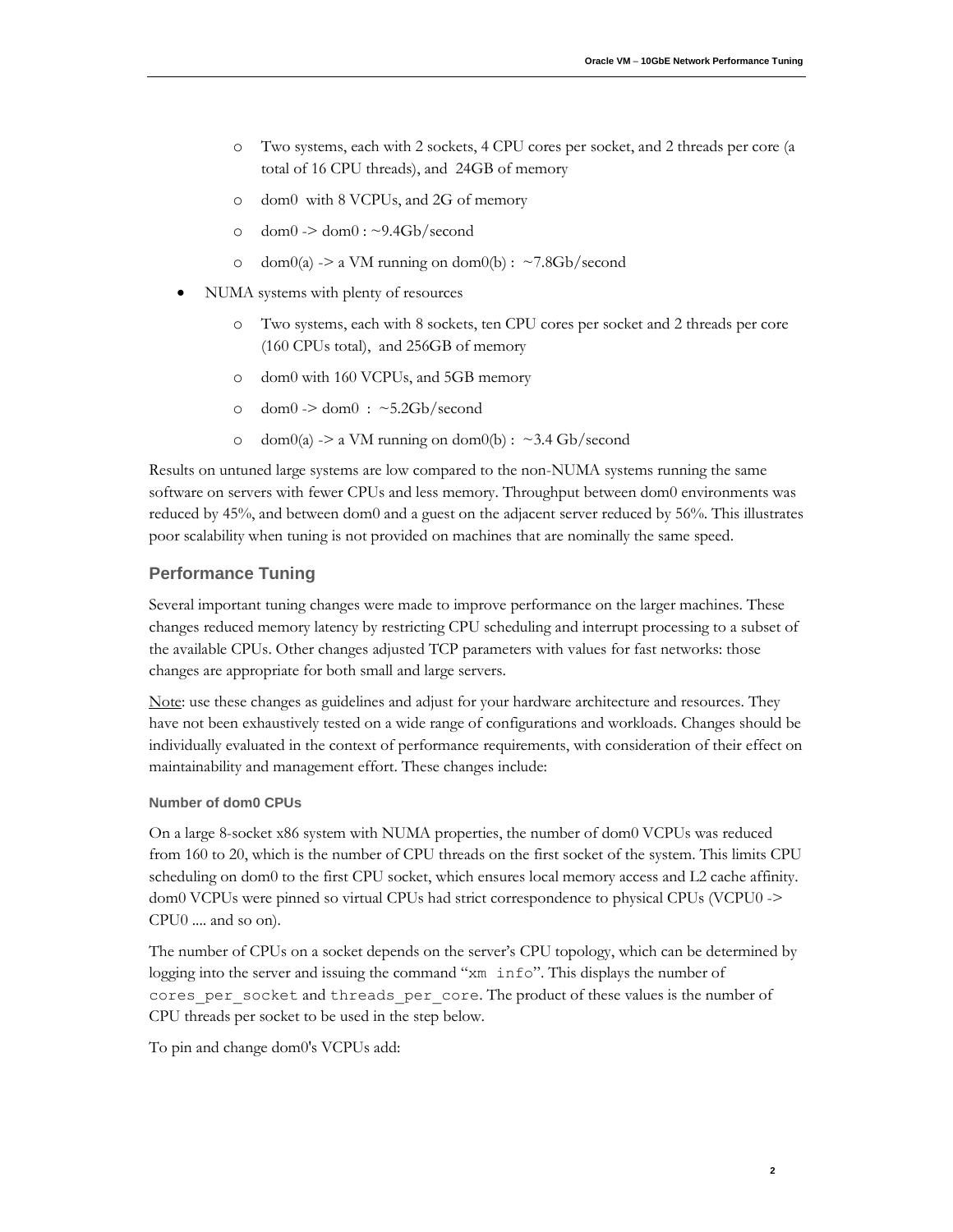"dom0 vcpus pin dom0 max vcpus=X" to the Xen kernel command line (in this case,  $X=20$ ), and reboot. In this example, the complete line from /boot/grub/grub.conf would be

kernel /xen.gz dom0\_mem=582M dom0\_vcpus\_pin dom0\_max\_vcpus=20

This had the largest effect of any of the tuning procedures described in this document. Starting with Oracle VM Server 3.2.2, a newly installed dom0 is configured with a maximum of 20 VCPUs to provide better "out of the box" performance for large systems. There is nothing special about that number, though it covers most servers. The precise recommendation is to set the number of dom0 virtual CPUs to at most the number of physical CPUs per socket, and pin dom0 virtual CPUs to physical CPUs on the first socket. If hyper-threading is being used, count in units of threads rather than cores.

#### **Port Interrupt Affinity**

Most 10G ports use MSI-X interrupt vectors. These are spread over available dom0 VCPUs, and at least one of them is associated with CPU0. Since CPU0 is the default interrupt CPU for many devices, interrupts can arrive on the 10G port while the CPU is servicing an interrupt from another device and cannot be preempted. This delays handling the network interrupt until the other interrupt service routine finishes. It may be useful to move 10G port interrupt vectors to CPUs that are less busy servicing interrupts. This example shows how to change interrupt affinity.

1. Find the IRQ IDs for the ports by issuing "cat /proc/interrupts| grep ethX", replacing ethX with the name of the network ports. The first column has the IRQ ID. An example of what this looks like (for a smaller server that fits on the page) is shown below:

| # cat /proc/interrupts head -1; cat /proc/interrupts grep eth |          |          |          |      |                            |  |
|---------------------------------------------------------------|----------|----------|----------|------|----------------------------|--|
|                                                               | CPU0     | CPU1     | CPU2     | CPU3 |                            |  |
| 35:                                                           | 3562070  | 243      | 1307766  |      | 249 PCI-MSI-edge eth4      |  |
| 39:                                                           | 11828156 | 108367   | 101470   |      | 108262 PCI-MSI-edge eth0   |  |
| 40:                                                           | 11748516 | 11991143 | 11688127 |      | 11988451 PCI-MSI-edge eth1 |  |

2. Find which CPU each interrupt vector is associated with. If you have only one such port, just "cat /proc/irq/\$irqid/smp\_affinity", replacing \$irqid with the value from step 1. If you have many ports you can use a script like the following.

```
#!/bin/bash
for irqid in `cat /proc/interrupts| grep eth | awk
{'sub(":","",$1);print $1'}`;
do
 affinity=`cat /proc/irq/$irqid/smp_affinity`
 echo "irqid $irqid affinity $affinity"
done
```
This types out the IRQ number and the bit mask that represents which CPUs are associated with that interrupt, with the rightmost bit representing CPU0. For example, a value of 1 would indicate CPU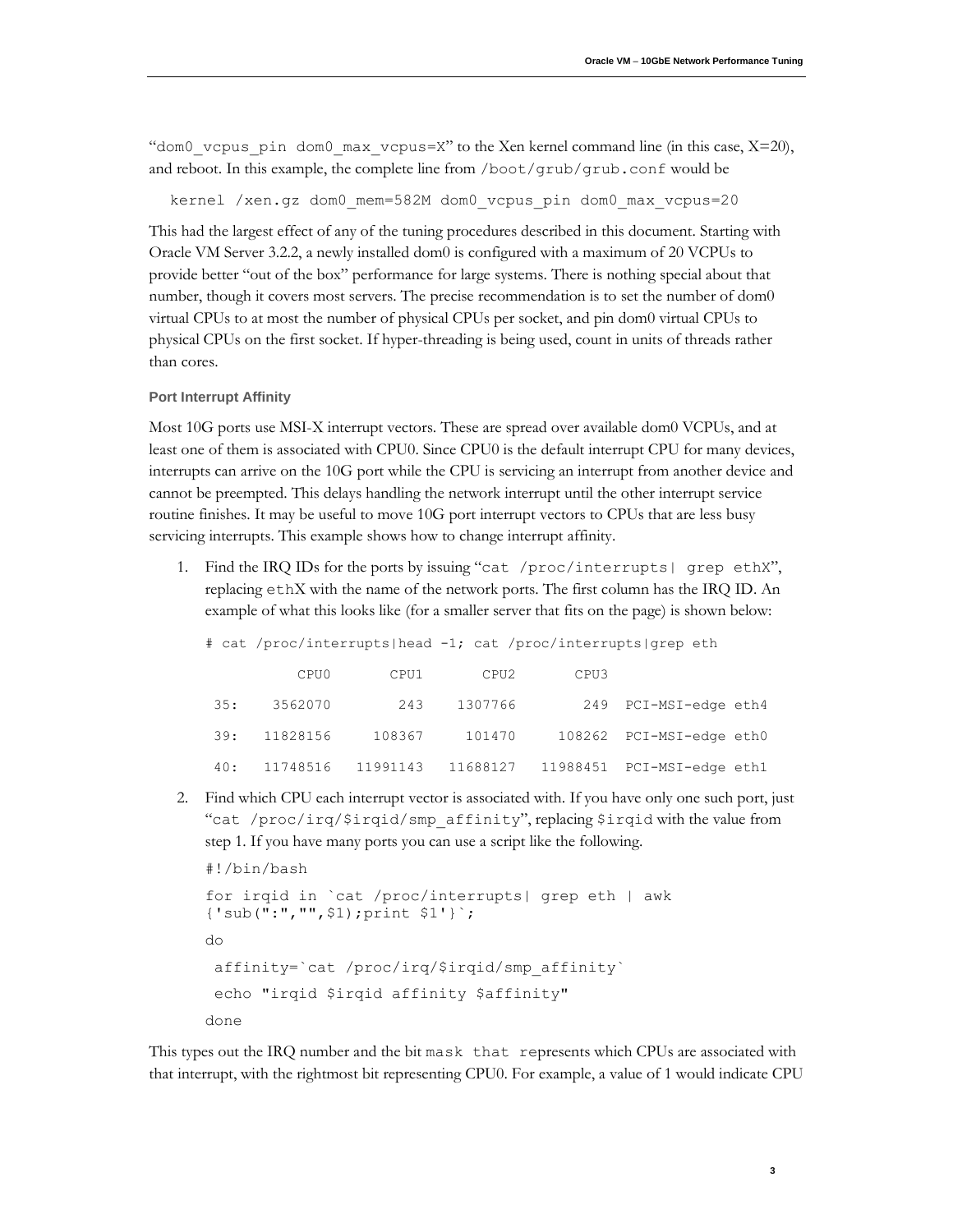**4**

0, and a value of "f" would indicate CPUs 0 to 3. If you have an IRQ assigned to CPU 0, you can reassign it to a less-busy CPU by replacing the contents of smp\_affinity with a new bit mask. For example, the following command sets the CPU affinity for IRQ 323 to CPU 2:

# echo 00004 > /proc/irq/323/smp\_affinity

This mechanism can be used to statically load-balance interrupt processing, and can be useful if a particular CPU is unevenly loaded. Alternatively, you can use the irqbalance service which has similar function but does not assign specific IRQs to specific CPUs, which can be helpful to force interrupts to the same CPU core. If using static allocation as described above, turn off the irqbalance service by issuing "service irqbalance stop"

This change should be carefully evaluated since it involves changing Linux kernel settings. Administrators should consider whether the change is necessary to achieve performance objectives, and whether CPUs are heavily loaded due to interrupt processing. Installation standards and comfort level regarding modifying kernel settings must also be observed.

#### **Process Affinity**

In NUMA systems it is advisable to run interacting processes (in this case Xen's Netback and Netfront) on the same CPU socket. This helps reduce memory latency for accessing shared data structures. To implement this, pin a VM's virtual CPUs to physical CPUs on the same socket as where dom0 runs. This should be done selectively for the most performance-critical VMs to avoid putting excessive load on the first server socket's CPUs.

The recommended method is to use the Oracle VM 3 Utilities ovm\_vmcontrol command to obtain and change the virtual CPU settings. The Oracle VM 3 Utilities are provided as an optional add-on to Oracle VM 3. Documentation and download instructions can be found at the Oracle VM Downloads page at<http://www.oracle.com/technetwork/server-storage/vm/downloads/index.html>

After installing the utilities, log into the server hosting Oracle VM Manager, and then issue commands as follows, replacing the variables for administrator userid, password, and guest VM name as needed:

```
# cd /u01/app/oracle/ovm-manager-3/ovm_utils
# ./ovm_vmcontrol -u $ADMIN -p $PASSWORD -h localhost \
            -v $GUEST -c vcpuget
```
That displays the set of physical CPUs the guest can run on as "Current pinning of virtual CPUs to physical threads". If no CPU pinning has been done, this will be the total list of CPUs on the server. That is generally larger than the number of virtual CPUs in the guest (for example, a server with 8 CPUs hosting guests with as few as one VCPU). For example:

```
# ./ovm_vmcontrol -u admin -p Welcome1 -h localhost -v myvm -c vcpuget
Oracle VM VM Control utility 2.0.1.
Connected.
Command : vcpuget
Current pinning of virtual CPUs to physical threads : 0, 1, 2, 3, 4, 5, 6, 7
```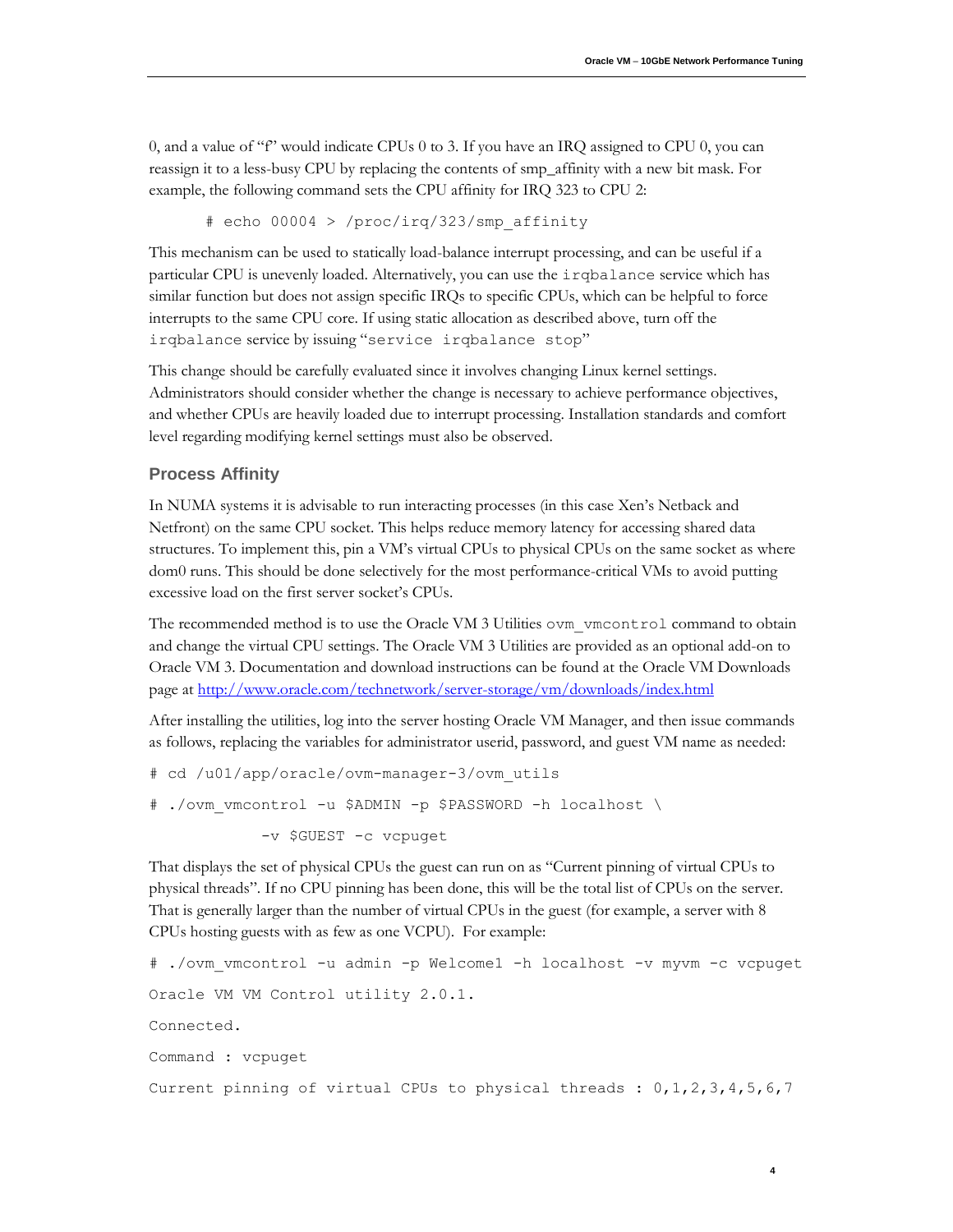To pin the guest domain to the physical CPUs on the first CPU socket, issue the following command, replacing N with 1 less than the number of CPUs per socket (because CPUs are counted starting from zero):

# ./ovm\_vmcontrol -u \$ADMIN -p \$PASSWORD -h localhost \ -v \$GUEST -c vcpuset 0-N On a server with 20 CPUs per socket the value would be vcpuset  $0-19$ . An example is: # ./ovm\_vmcontrol -u admin -p Welcome1 -h localhost \ -v myvm -c vcpuset -s 0-19 Oracle VM VM Control utility 2.0.1. Connected. Command : vcpuset Pinning virtual CPUs Pinning of virtual CPUs to physical threads '0-19' 'myvm' completed

In this example we pinned the guest to a number of physical CPUs larger than the number of virtual CPUs. That lets the OVM scheduler dispatch the guest on any of the physical CPUs on the first socket. You can optionally specify physical CPUs to exactly match the number of virtual CPUs. This might improve Level 1 cache hit ratios, but could also lock the guest onto heavily loaded physical CPUs when there are less-utilized CPUs available.

Another way to specify physical CPUs, used if the Oracle VM 3 Utilities are not installed, is to locate and edit the VM configuration file by hand. First, use the Oracle VM Manager user interface to display the ID for the Repository and virtual machine. Then login as root to one of the servers in the pool and edit the file vm.cfg in the directory /OVS/Repositories/\$RepositoryID/VirtualMachines/\$VMID Change the "cpus" line in vm.cfg as follows:

 $vcpus = 2$ cpus =  $"1, 4"$ 

This will pin the VM's 2 VCPUs to CPU1 and CPU4. Note that the command "xm vcpu-list" can be used to verify that domains have the correct number of CPUs and pinning, including for dom0. The ovm\_control command is recommended because it is a documented method rather than "out of band" editing of internal file contents.

In these examples we pin guest virtual CPUs to the first socket along with dom0. That prevents NUMA overhead, but also prevents using other sockets. If this is done for all guests it would eliminate the benefit of using a server that scales to multiple sockets. Therefore, this technique should be used selectively for virtual machines with the most critical network performance requirements. Other guests can run on other CPU sockets without CPU pinning and experience better performance than if all are assigned to an overloaded first socket. Pinning CPUs is also an administrative and management overhead that should not be done indiscriminately.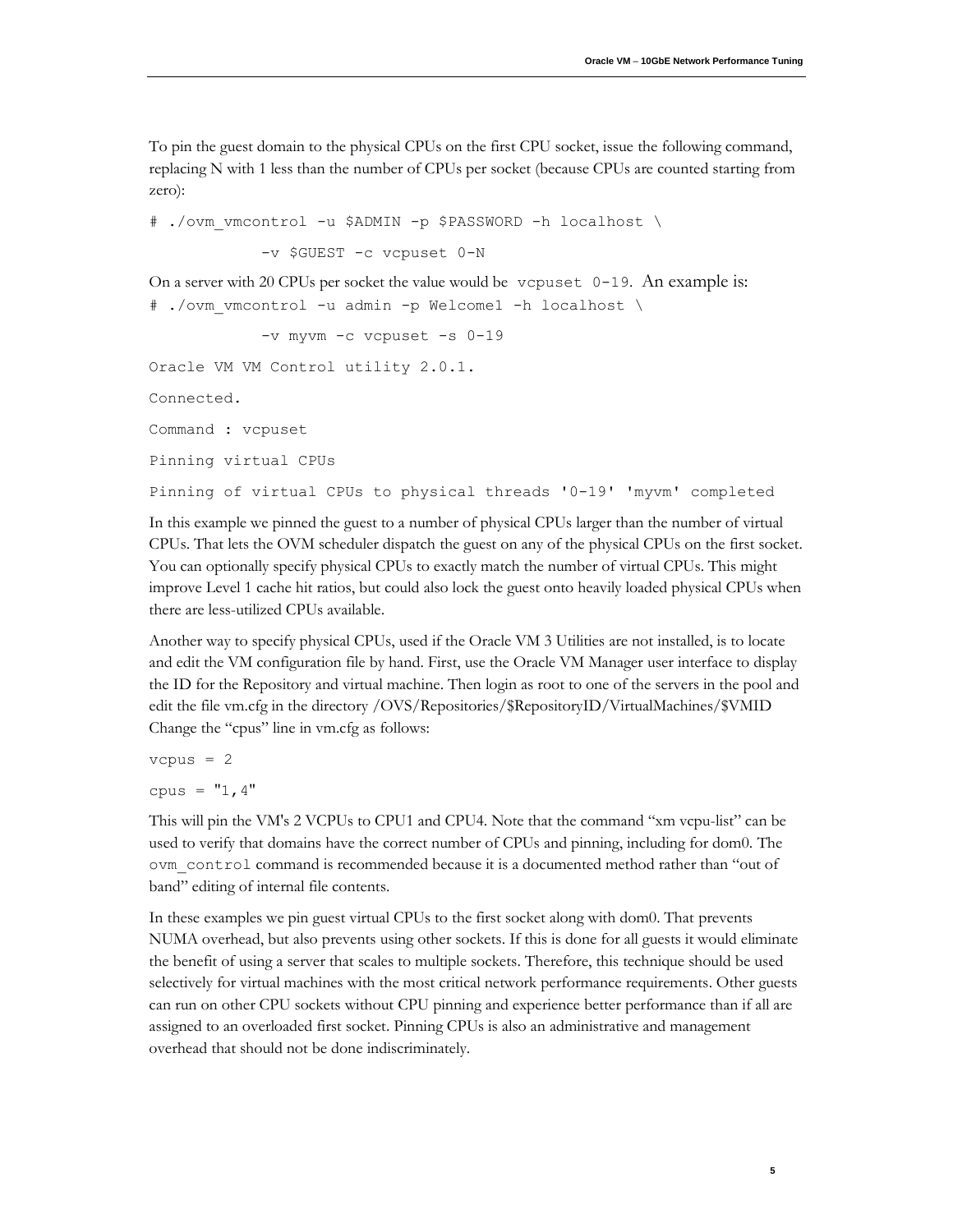NUMA latency and cache misses within a virtual machine can reduce performance, independent of network concerns, so it is important to size a virtual machine to not have an excessive number of CPUs. One best practice is to size for expected CPU loads plus some headroom. Oracle VM lets you set the number of CPUs the guest receives when it starts, and a maximum number you can adjust it to during exceptional loads. That makes it less likely that virtual CPUs straddle CPU sockets and experience NUMA latency, increases reuse of warm cache contents on CPU cores, and reduces internal lock contention for data structures that have to be serialized over multiple CPUs.

#### **Power States**

Many servers offer the ability to run with lower power consumption and generate less heat when idle or at low loads. Some servers take a long time to recover from power savings mode, which can affect latency service network activity, so it may be worth disabling sleep modes ("C-states") or avoid using low processor power consumption mode ("P-states"). This is a server-dependent option that should be evaluated for each specific server model.

### **TCP Parameter Settings**

Default TCP parameters in most Linux VM distributions are conservative, and are tuned to handle 100Mb/s or 1Gb/s port speeds, and result in buffer sizes that are too small for 10Gb networks. Modifying these values can lead to significant performance gain in a 10Gbs VM network. RTT, and BDP are essential values influenced by TCP parameters. Round Trip Time (RTT) is the total amount of time that a packet takes to reach a destination and get back to the source. In a Gigabit network this value is between 1 and 100ms. RTT can be measured using ping. Bandwidth Delay Product (BDP) is the amount of data that can be in transit at any given time. It is the product of the link bandwidth and the RTT value. Assuming 100ms RTT:

BDP =  $(.1s * (10 * 10^9)$  bits  $) = 134217728$  Bytes.

Buffer sizes should be adjusted to permit the maximum number of bytes in transit and prevent traffic throttling. The following values can be set on Linux virtual machines as well as dom0.

```
Maximum receive socket buffer size (size of BDP)
# sysctl -w net.core.rmem max=134217728
Maximum send socket buffer size (size of BDP)
# sysctl -w net.core.wmem_max=134217728
Minimum,initial,and max TCP Receive buffer size in Bytes
# sysctl -w net.ipv4.tcp_rmem="4096 87380 134217728"
Minimum, initial, and max buffer space allocated
# sysctl -w net.ipv4.tcp_wmem="4096 65536 134217728"
Maximum number of packets queued on the input side
# sysctl -w net.core.netdev max backlog=300000
```
Auto Tuning # sysctl -w net.ipv4.tcp moderate rcvbuf=1

Figure 1: Use the above commands to adjust TCP parameters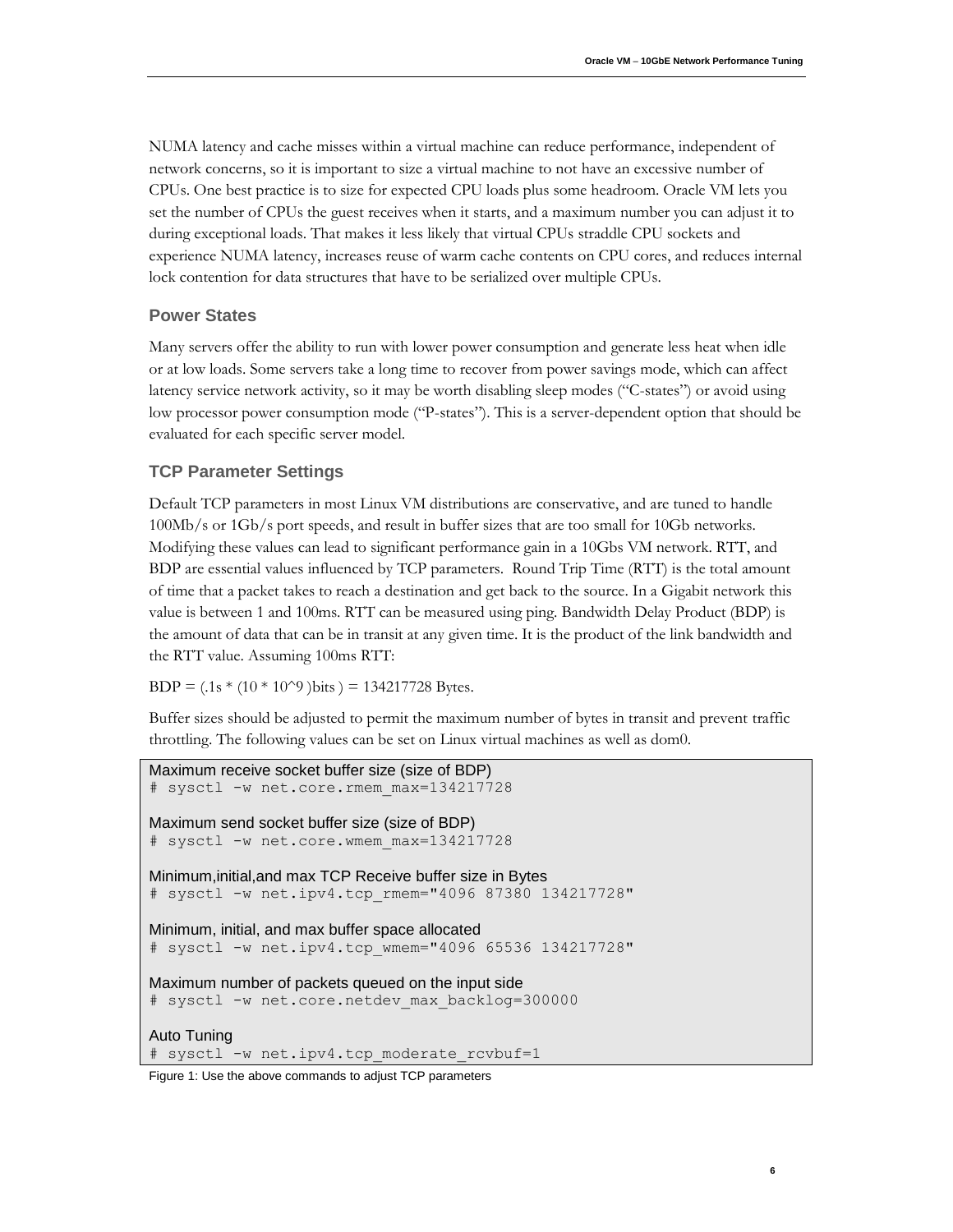These settings take effect immediately but do not persist over a reboot. To make these values permanent, add the following to /etc/sysctl.conf

```
net.core.rmem_max = 134217728
net.core.wmem_max = 134217728
net.ipv4.tcp_rmem = 4096 87380 134217728
net.ipv4.tcp_wmem = 4096 65536 134217728
net.core.netdev_max_backlog = 300000
net.ipv4.tcp_moderate_rcvbuf =1
```
Figure 2: Add these lines to /etc/sysctl.conf

Additionally, for Oracle VM Server for x86 prior to version 3.2, netfilter should be turned off on bridge devices. This is done automatically in version 3.2 and later.

- # sysctl -w net.bridge.bridge-nf-call-iptables=0
- # sysctl -w net.bridge.bridge-nf-call-arptables=0
- # sysctl -w net.bridge.bridge-nf-call-ip6tables=0

To see what settings are in effect, type sysctl followed by the parameter name, for example:

# sysctl net.core.rmem max

#### **Jumbo Frames**

The default MTU value is 1500, and most 10G ports support up to 64KB MTU values. An MTU value of 9000 was adequate to improve performance and make it more consistent. Jumbo frames have been supported in Oracle VM Server for x86 starting with Release 3.1.1. Remember that if you change the MTU, the changed value must set be set on all devices (like routers) between the communicating hosts. Note that some switch configurations preclude use of jumbo frames (such as QoS, trunking or even VLANs), depending on switch vendor or model.

#### **NIC Offload Features**

Offload features supported by the NIC can reduce CPU consumption and lead to a significant performance improvements. The settings below show values used during testing. Note that Large Receive Offload (LRO) must be left in its default state. If turned on, it will be automatically set to  $\circ$  ff when a port is added as a bridge interface. An example of these settings is shown below.

```
# ethtool -k ethX
Offload parameters for ethX:
rx-checksumming: on
tx-checksumming: on
scatter-gather: on
tcp-segmentation-offload: on
udp-fragmentation-offload: off
generic-segmentation-offload: on
generic-receive-offload: on
large-receive-offload: off
```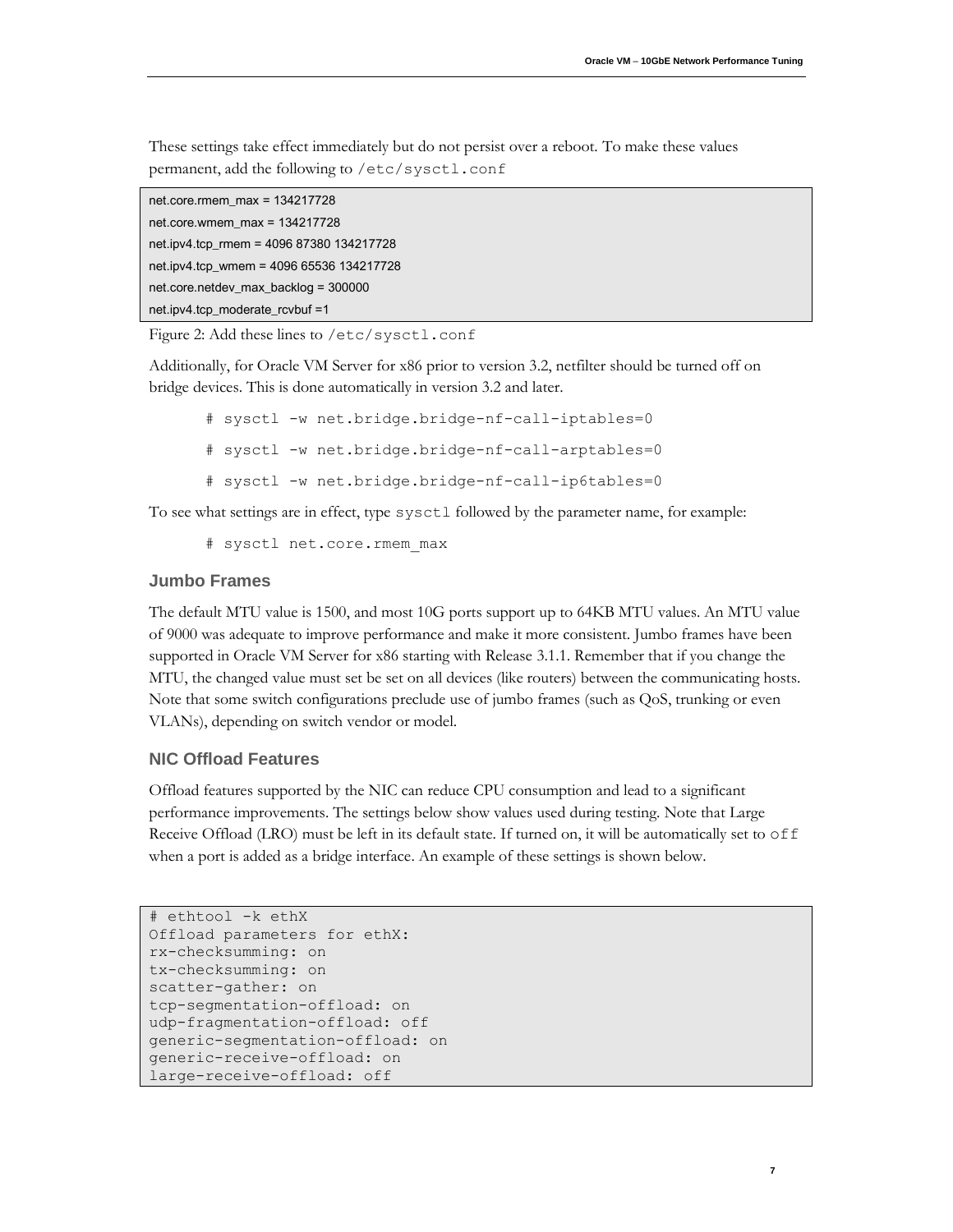**8**

Figure 3: Illustration of ethtool settings

#### **Results**

The following results were observed after applying the above tuning options.

 $dom0 \rightarrow dom0$ :  $\sim$ 9.5Gb/s – This is very close to wire speed and the baseline non-NUMA value, and 83% faster than the baseline NUMA value.

 $dom(0a)$  -> a VM running on  $dom(0b)$ : ~8.2Gb/s – 5% faster than the non-NUMA baseline, and 240% faster than the baseline NUMA value.

VM on one host  $\geq$  a VM on a different host:  $\sim$  8.2Gb/s – showing high bandwidth even going through two bridged connections.

Depending on your system architecture, network, resources, and application requirements, you may find that not every recommendation in this paper is needed. On NUMA systems, the most important action is reducing the number of dom0 VCPUs so they all fit on one CPU socket/node.

#### **Summary**

Network performance is a critical component of total system performance, and can vary greatly depending on system configuration and tuning options. Performance on large systems with NUMA behavior can be dramatically improved by applying simple tuning procedures. These tuning methods can be used with Oracle VM Server for x86 3.1.1 and later.

There is no single set of tuning rules that works in all situations. Tuning recommendations must be balanced against other aspects of total system performance, and tested in realistic configurations to determine actual performance effectiveness. It may be sufficient to apply a few of the tuning procedures listed and then stop when acceptable performance is achieved. Tuning has to be carefully evaluated in the context of installation standards, supportability, and administrative best practices. With these controls in place it is possible to substantially improve performance.